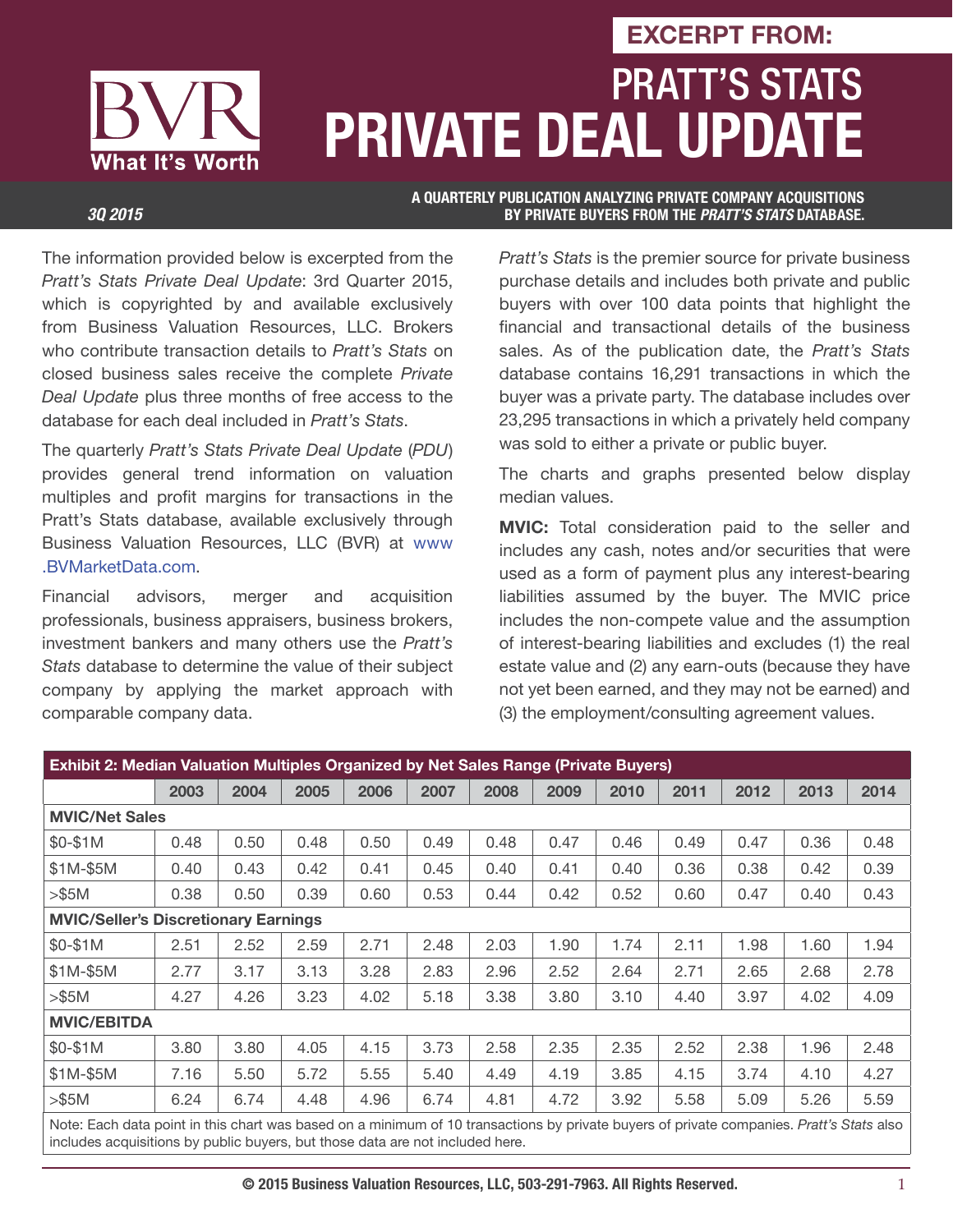| <b>Exhibit 5: Median MVIC/Net Sales by Sector (Private Buyers)</b> |                                                                |      |      |      |      |      |      |      |      |      |      |      |      |
|--------------------------------------------------------------------|----------------------------------------------------------------|------|------|------|------|------|------|------|------|------|------|------|------|
| <b>SIC</b>                                                         | <b>Sector</b>                                                  | 2003 | 2004 | 2005 | 2006 | 2007 | 2008 | 2009 | 2010 | 2011 | 2012 | 2013 | 2014 |
| 0111-0971                                                          | Agriculture, Forestry, &<br>Fishing                            | 0.51 | 0.56 | 0.47 | 0.48 | 0.66 | 0.50 | 0.70 | 0.54 | 0.63 | 0.54 | 0.60 | 0.56 |
| 1521-1799                                                          | Construction                                                   | 0.32 | 0.34 | 0.43 | 0.37 | 0.42 | 0.40 | 0.40 | 0.37 | 0.36 | 0.43 | 0.42 | 0.42 |
| 2011-3999                                                          | Manufacturing                                                  | 0.58 | 0.66 | 0.61 | 0.58 | 0.65 | 0.53 | 0.61 | 0.58 | 0.53 | 0.54 | 0.57 | 0.49 |
| 4011-4971                                                          | Transportation,<br>Communications,<br>Electric, Gas & Sanitary | 0.44 | 0.51 | 0.55 | 0.68 | 0.65 | 0.69 | 0.42 | 0.58 | 0.62 | 0.63 | 0.68 | 0.59 |
| 5012-5199                                                          | <b>Wholesale Trade</b>                                         | 0.35 | 0.41 | 0.43 | 0.40 | 0.42 | 0.46 | 0.42 | 0.46 | 0.44 | 0.42 | 0.40 | 0.41 |
| 5211-5999                                                          | <b>Retail Trade</b>                                            | 0.34 | 0.38 | 0.39 | 0.42 | 0.39 | 0.36 | 0.33 | 0.33 | 0.32 | 0.31 | 0.33 | 0.33 |
| 6011-6799                                                          | Finance, Insurance, &<br><b>Real Estate</b>                    | N/A  | N/A  | 0.81 | 0.65 | 0.80 | 0.76 | 0.82 | 0.92 | 0.87 | 1.07 | 0.67 | 0.63 |
| 7011-9999                                                          | <b>Services</b>                                                | 0.60 | 0.59 | 0.58 | 0.58 | 0.59 | 0.55 | 0.54 | 0.52 | 0.56 | 0.52 | 0.54 | 0.53 |
| 0139-9999                                                          | All Industries                                                 | 0.46 | 0.48 | 0.47 | 0.49 | 0.49 | 0.46 | 0.45 | 0.45 | 0.47 | 0.45 | 0.46 | 0.46 |
|                                                                    |                                                                |      |      |      |      |      |      |      |      |      |      |      |      |

#### PRATT'S STATS PRIVATE DEAL UPDATE — 3Q 2015

Note: Each data point in this chart was based on a minimum of 10 transactions by private buyers of private companies. Pratt's Stats also includes acquisitions by public buyers, but those data are not included here.

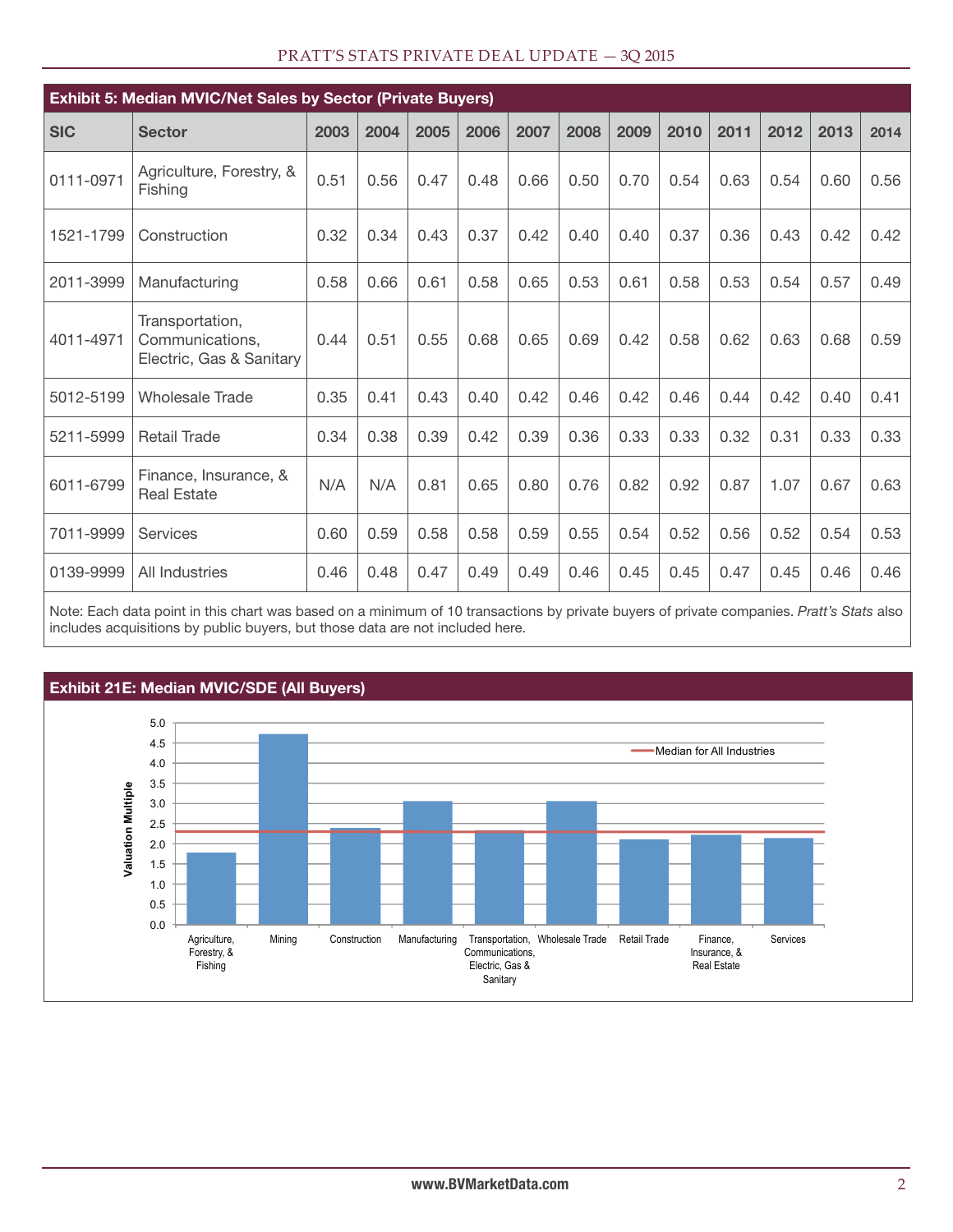

### **Georgia Association of Business Brokers (GABB)**

Members who submit completed transaction information receive a *three-month complimentary subscription* to Pratt's Stats, for each included deal, as well as a complimentary subscription to Pratt's Stats Private Deal Update, a quarterly publication analyzing private company acquisitions from the Pratt's Stats database. Pratt's Stats collects private business transactions of main street businesses from business brokers, as well as from middle market M&A advisors where a public company purchases a private company. The Pratt's Stats database is updated monthly with an average of 100 transactions. Pratt's Stats users enjoy:

- Easy searching that identifies comparable transactions by keyword, revenue range, industry name, SIC code, profitability margins, company name, and more
- Hard-to-find data on how deals are structured including payment terms, purchase price allocations, employment agreements, non-compete agreements, private company financial statements, private company financial ratios
- Valuation multiples that point to the greatest value drivers
- The ability to track market pricing trends via Pratt's Stats timely deal updates
- Access to payment term information including contingency payment and transaction fee details
- Asking price vs. selling price comparisons for spread analysis
- Listing date and selling date inclusions for timeon-market analysis

For more information about Pratt's Stats, contact Doug Twitchell at dougt@bvresources.com, Adam Manson at adamm@bvresources.com, or Zac Cartwright at zacc@bvresources.com or visit www.BVResources.com/ Contribute to learn more.